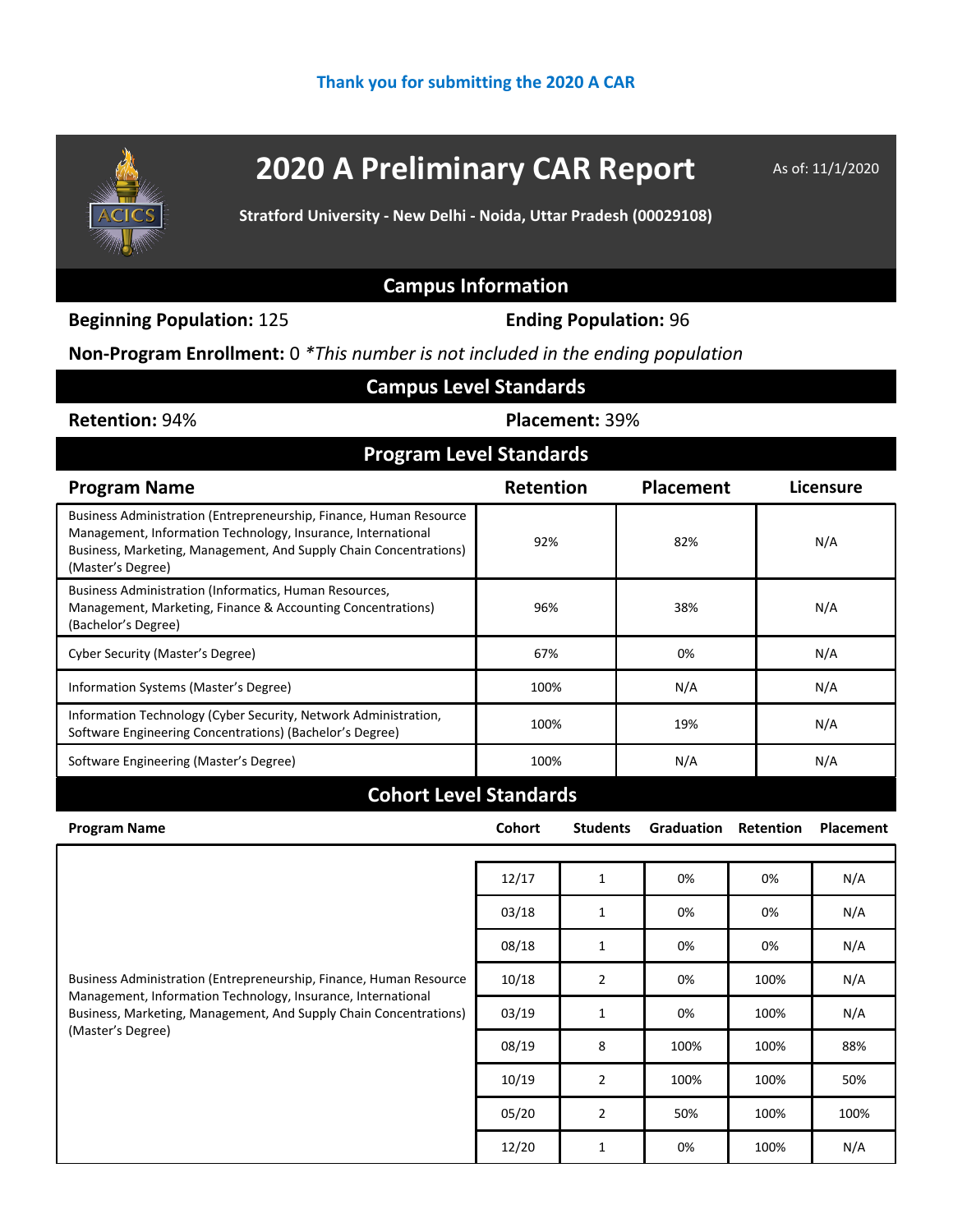## **Thank you for submitting the 2020 A CAR**

| <b>Cohort Level Standards</b>                                                                                                      |        |                 |            |           |           |
|------------------------------------------------------------------------------------------------------------------------------------|--------|-----------------|------------|-----------|-----------|
| <b>Program Name</b>                                                                                                                | Cohort | <b>Students</b> | Graduation | Retention | Placement |
| Business Administration (Entrepreneurship, Finance, Human Resource<br>Management, Information Technology, Insurance, International | 03/21  | 5               | N/A        | 80%       | N/A       |
|                                                                                                                                    | 05/21  | 41              | N/A        | 98%       | N/A       |
| Business, Marketing, Management, And Supply Chain Concentrations)<br>(Master's Degree)                                             | 08/21  | 6               | N/A        | 83%       | N/A       |
|                                                                                                                                    | 12/21  | 3               | N/A        | 100%      | N/A       |
|                                                                                                                                    |        |                 | 0%         | 100%      |           |
|                                                                                                                                    | 12/17  | $\mathbf{1}$    |            |           | N/A       |
|                                                                                                                                    | 03/18  | $\mathbf{1}$    | 0%         | 100%      | N/A       |
|                                                                                                                                    | 03/19  | $\mathbf{1}$    | 0%         | 100%      | N/A       |
|                                                                                                                                    | 05/19  | 3               | 0%         | 67%       | N/A       |
|                                                                                                                                    | 08/19  | $\overline{2}$  | 100%       | 100%      | 0%        |
| Business Administration (Informatics, Human Resources,<br>Management, Marketing, Finance & Accounting Concentrations)              | 10/19  | 5               | 100%       | 100%      | 75%       |
|                                                                                                                                    | 03/20  | 3               | 100%       | 100%      | 0%        |
| (Bachelor's Degree)                                                                                                                | 10/20  | $\mathbf{1}$    | 0%         | 100%      | N/A       |
|                                                                                                                                    | 08/21  | $\mathbf{1}$    | N/A        | 100%      | N/A       |
|                                                                                                                                    | 10/21  | $\overline{2}$  | N/A        | 100%      | N/A       |
|                                                                                                                                    | 05/22  | 1               | N/A        | 100%      | N/A       |
|                                                                                                                                    | 12/22  | $\overline{2}$  | N/A        | 100%      | N/A       |
|                                                                                                                                    | 08/23  | $\mathbf{1}$    | N/A        | 100%      | N/A       |
|                                                                                                                                    | 10/23  | 3               | N/A        | 100%      | N/A       |
| Cyber Security (Master's Degree)                                                                                                   | 03/20  | 3               | 100%       | 100%      | 0%        |
|                                                                                                                                    | 08/20  | $\overline{2}$  | 0%         | 0%        | N/A       |
|                                                                                                                                    | 12/20  | $\mathbf{1}$    | 0%         | 100%      | N/A       |
|                                                                                                                                    |        |                 |            |           |           |
| Information Systems (Master's Degree)                                                                                              | 12/19  | $\mathbf{1}$    | 0%         | 100%      | N/A       |
| Information Technology (Cyber Security, Network Administration,<br>Software Engineering Concentrations) (Bachelor's Degree)        | 03/18  | $\mathbf{1}$    | 0%         | 100%      | N/A       |
|                                                                                                                                    | 12/18  | 3               | 0%         | 100%      | N/A       |
|                                                                                                                                    | 05/19  | $\mathbf{1}$    | 0%         | 100%      | N/A       |
|                                                                                                                                    | 08/19  | 6               | 100%       | 100%      | 0%        |
|                                                                                                                                    | 12/19  | 6               | 83%        | 100%      | 40%       |